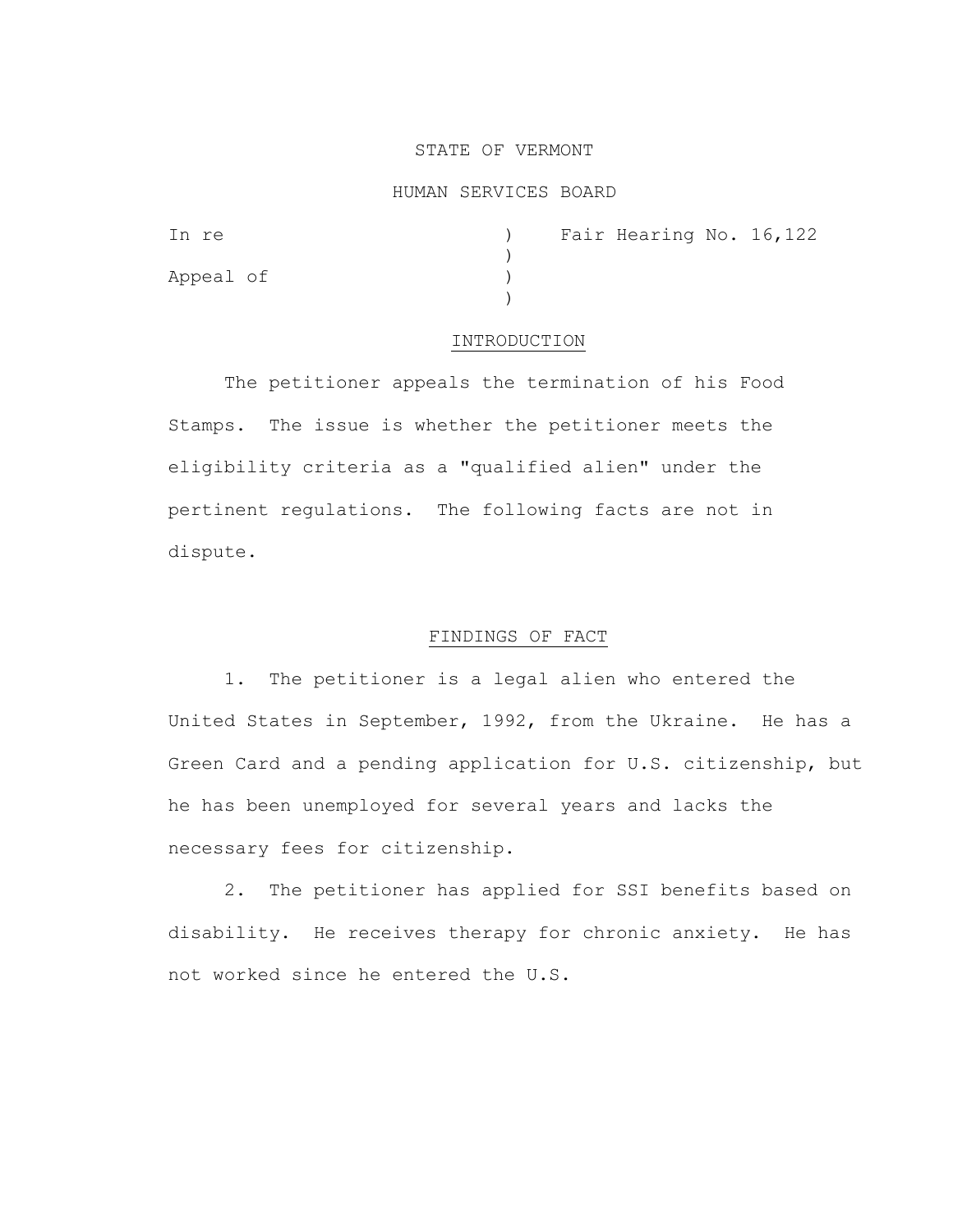3. The petitioner received Food Stamps until September, 1999, when the Department notified him that he no longer qualified as an eligible alien.

4. The petitioner alleges that before he came to the United States he worked for over ten years in what was then the Soviet Union, including time in that country's armed forces fighting in Chechnya.

# ORDER

The Department's decision is affirmed.

# REASONS

The Food Stamp regulations regarding citizenship and alien status are reproduced on the following pages: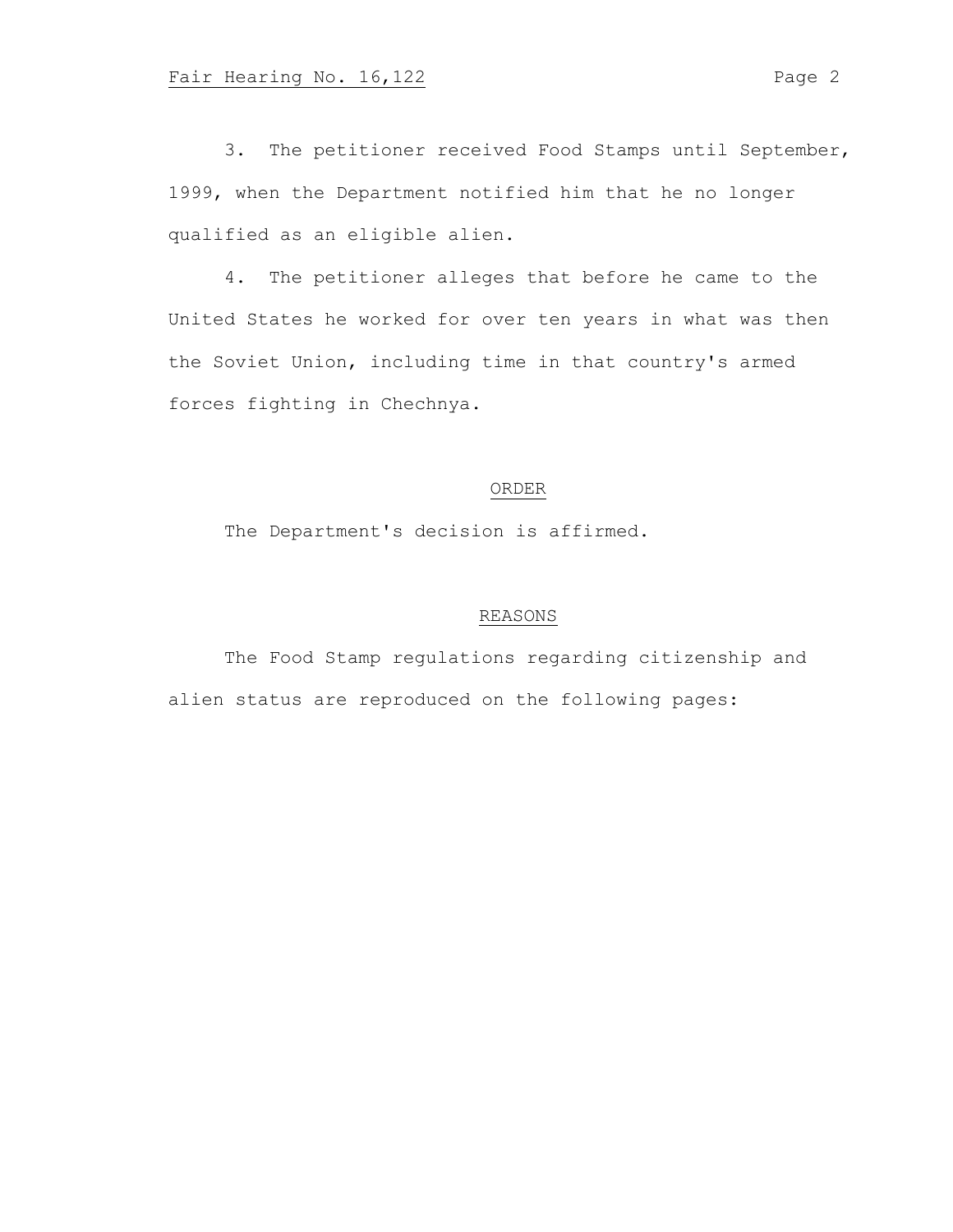The provision in the above regulations that applies to the petitioner in this matter is Paragraph  $3.1$  The petitioner is a lawful alien who entered the country in September, 1992. It is clear under the above provisions that he can qualify for Food Stamps only if he can demonstrate 40 quarters (or ten years) of qualifying work. As noted above, the petitioner has not worked since he has been in the U.S.

At the hearing in this matter, held on October 6, 1999, the Department represented (although the hearing officer can find no support for it in the regulations) that it might be able to consider work performed by the petitioner before he came to the U.S., provided the petitioner can verify this work.<sup>2</sup>

It is also not clear if the petitioner can qualify for Food Stamps if he is found to be eligible for SSI based on disability. The petitioner represented that he was in the process of appealing a decision denying him SSI (although it is not known if his denial was based on a decision regarding disability or based on his lack of citizenship). Again,

<sup>&</sup>lt;sup>1</sup> Prior to this year the petitioner qualified for Food Stamps under Paragraph a(2)(I) of the above regulations, which was extended by a change in the federal statutes (effective Nov. 1, 1998) to aliens living in the U.S. for under 7 years (see PP & D Memo 11/1/98, Facing Page 273.4a). <sup>2</sup> To this end the petitioner was advised to try to produce evidence of his work history in the U.S.S.R. The petitioner thought this information